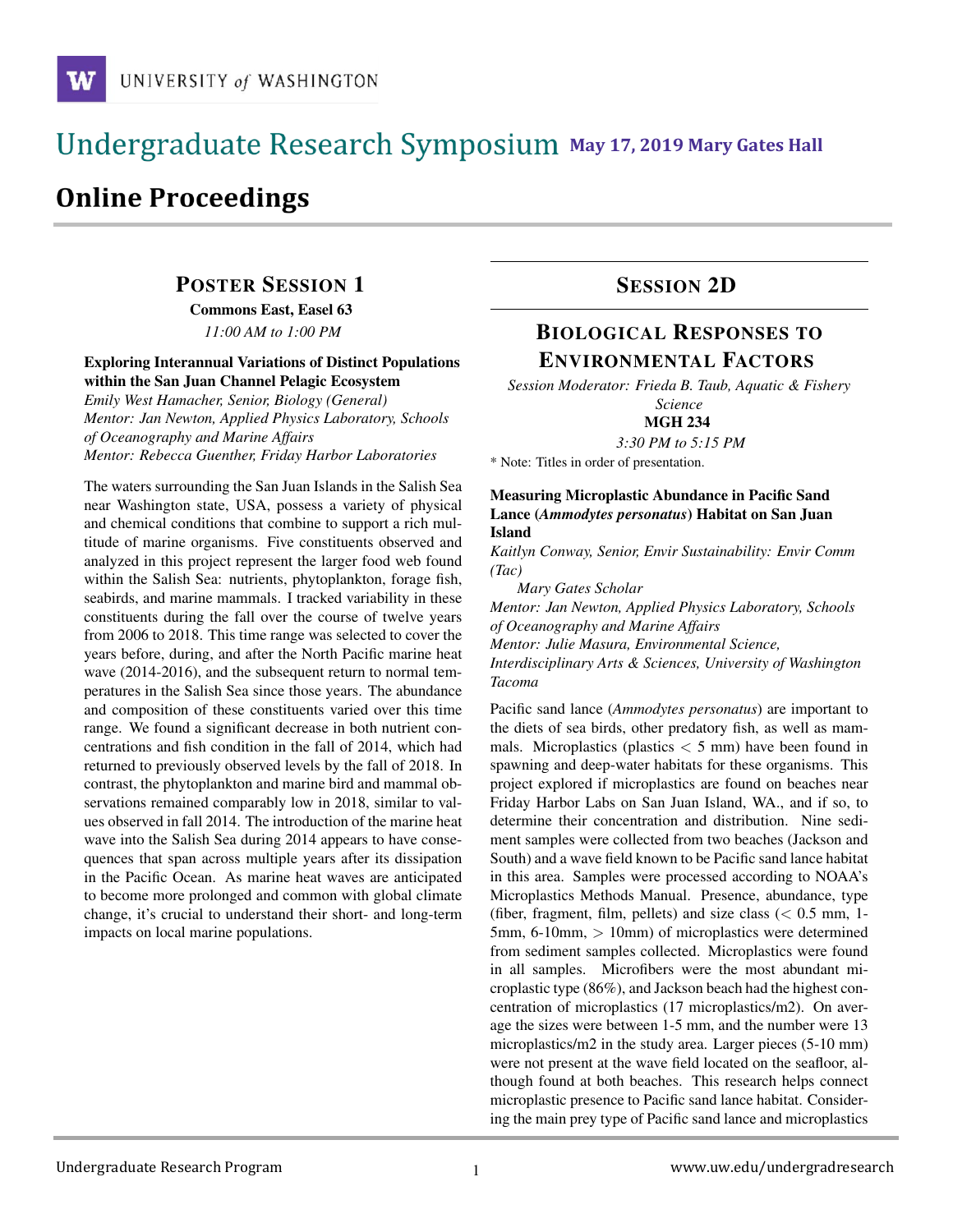found in their environment overlap in size classes, it is highly likely that Pacific sand lance are consuming microplastics.

### SESSION 2H

### MEDICAL IMAGING AND DEVICES

*Session Moderator: Eric Seibel, Mechanical Engineering* MGH 251

*3:30 PM to 5:15 PM*

\* Note: Titles in order of presentation.

#### Ultrasound Imaging for Visualization of Vasculature after Spinal Cord Injury in Rodents

*Takunda T (Takunda) Masike, Senior, Electrical Engr: Nanoscience & Molecular*

*Louis Stokes Alliance for Minority Participation, NASA Space Grant Scholar Mentor: Matthew Bruce, Applied Physics Laboratory*

Spinal cord injury (SCI) is often a life changing and debilitating condition, where the loss of sensory and motor capabilities can be accompanied with bladder, bowel, respiratory and other dysfunctions. It is known that traumatic SCI causes an almost a complete loss of blood flow at the site of injury, as well as significant hypoperfused regions surrounding the injury, resulting in progressive cell death referred to as secondary injury. Counteracting secondary injury of spinal cord tissue, referred to as "rescue-able" tissue, is an active area of neuroprotective research. Surprisingly, there are no existing techniques to detect and assess contused spinal cord tissue at risk for secondary injury clinically or pre-clinically. In this work, we present an approach to visualize and quantify the blood flow changes after SCI by imaging microbubbles, an intravascular contrasting agent, with ultrasound following intravenous injection. Nonlinear Doppler sequences were programmed on a research platform where Doppler processing separates microbubbles in the vasculature from background tissue signals. Our preliminary data demonstrate the ability to visualize changes in blood flow resulting from SCI in a rodent model. We will present results characterizing differences in blood flow associated from different injury severities. The nonlinear Doppler sequences are used to quantify the different characteristics of low velocity blood flow changes in the smaller vasculature and higher velocity blood flow changes in the larger vasculature. In addition, the passage of a bolus injection of microbubbles also highlights differences in blood flow in the contused and surrounding spinal cord tissue. Once translated, this ultrasound imaging technique could assist in detecting and monitoring local tissue perfusion at the injury site, ultimately improving SCI patient outcomes.

### SESSION 2H

### MEDICAL IMAGING AND DEVICES

*Session Moderator: Eric Seibel, Mechanical Engineering* MGH 251

*3:30 PM to 5:15 PM*

\* Note: Titles in order of presentation.

#### Molecular Imaging of Inflammation with Ultrasound and Targeted / Non-Targeted Microbubbles

*Mingxin (Ming) Ren, Senior, Bioengineering Mary Gates Scholar, Undergraduate Research Conference Travel Awardee Mentor: Matthew Bruce, Applied Physics Laboratory*

The use of targeted microbubbles to image the molecular expression of vascular factors is an active area of ultrasound research. Combining the imaging advantages of ultrasound (e.g. cost, ease of use, availability) with the potential of molecular imaging makes targeted microbubbles especially attractive for studying the expression of vascular factors. During imaging, signals from molecularly attached microbubbles need to be separated from signals of non-attached freeflowing microbubbles in the vasculature. Thus far, different indirect approaches have been used to isolate stationary microbubbles. In this work, we present a direct approach to classify bound microbubbles in the presence of free-flowing microbubbles by processing nonlinear Doppler acquisitions. Nonlinear Doppler sequences are programmed on a research platform where Doppler processing separates low frequency stationary microbubbles signals from high frequency flowing microbubbles signals. In-vitro experiments are conducted by imaging stationary microbubbles surrounded by free-flowing microbubbles in a dialysis tube. In-vivo experiments are conducted by applying this approach to image the extent of inflammation associated with spinal cord injury (SCI), which plays a critical role in progressive tissue loss after injury. Both targeted and non-targeted microbubbles have been imaged in a rat SCI model. Targeted microbubbles were made for the inflammation marker p-selectin. Our in vivo results show successful separation of a limited number of nontargeted microbubbles adhering around spinal cord contusions. We believe this may be due to interactions between microbubbles and activated leukocytes. We expect to observe increases in bubble adherence and differences in the spatial distribution in using targeted bubbles, hopefully elucidating the extent of inflammation due to SCI. This work demonstrates the potential to separate bound targeted microbubbles from of free-flowing microbubbles to image a vascular factor for inflammation, which demonstrates practical pre-clinical ultrasound molecular imaging and opportunities for broader applications.